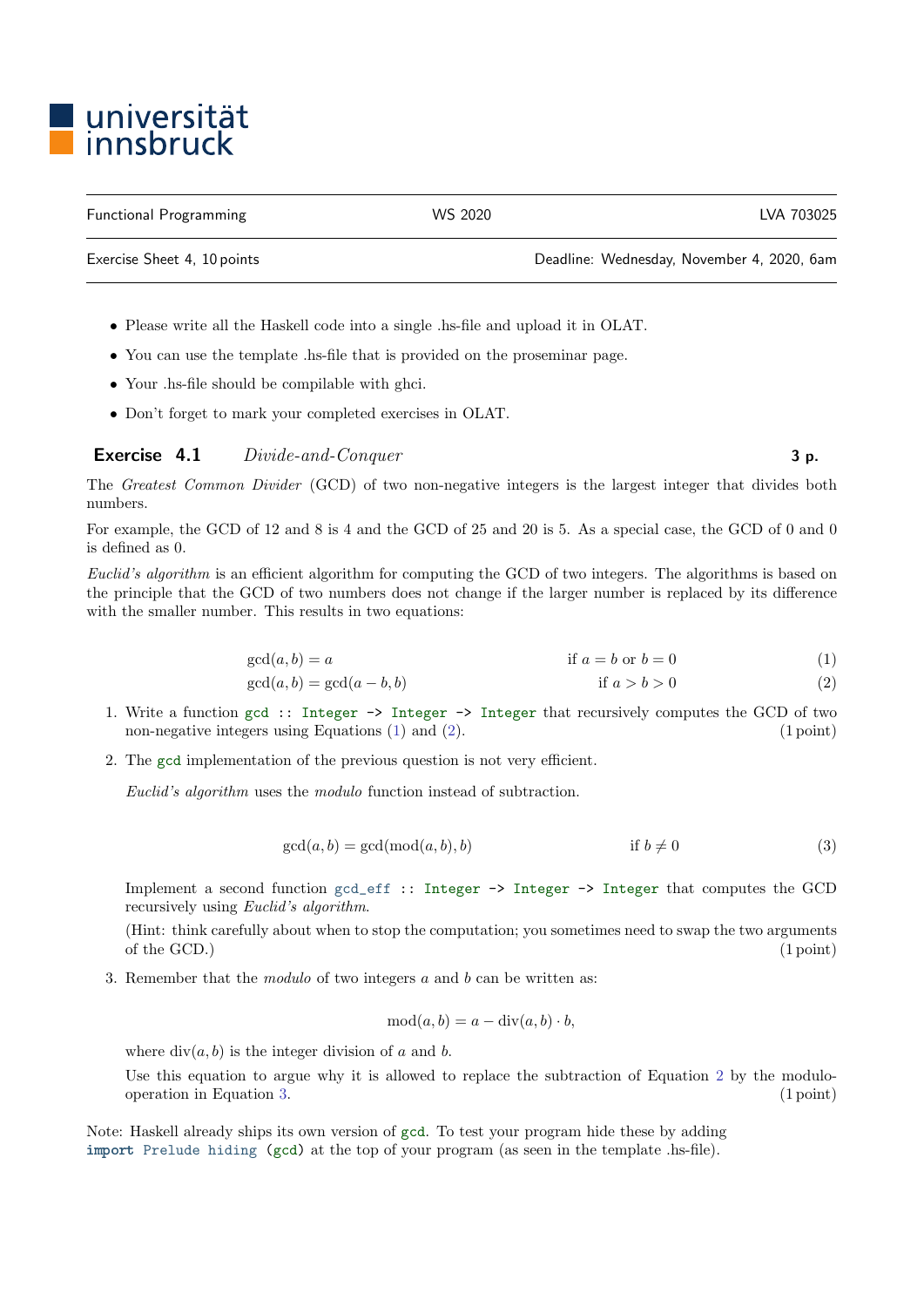## Exercise 4.2 Divide-and-Conquer 4 p.

The Least Common Multiple (LCM) of two positive integers is the smallest common multiple or positive integer that is divisible by both numbers.

For example, the LCM of 4 and 10 is 20 and the LCM of 5 and 3 is 15. Check for yourself that this is true.

In this exercise you will implement three algorithms for finding the LCM of two numbers.

1. One method for finding the LCM is by calculating the multiples of each input number until a common multiple is found. For 4 and 10 we get:

Multiples of 4: 4, 8, 12, 16, 20

Multiples of 10: 10, 20

Write a function  $lcm$  :: Integer -> Integer -> Integer that computes the LCM of inputs a and b using the above described method. Write and use an auxiliary function lcm\_aux :: Integer -> Integer -> Integer -> Integer -> Integer that recursively calculates the LCM of a, b. lcm\_aux takes *four* arguments: ma, mb, a, b, where ma, mb are the multiples of a and b respectively.

(Hint: in each recursion step only calculate the next multiple of the currently smallest multiple, see example above.) (1 point) and the contract of the contract of the contract of the contract of the contract of the contract of the contract of the contract of the contract of the contract of the contract of the contract of the cont

2. Instead of computing the multiple of each input until the LCM is found we can compute the multiple of one of the two inputs until it is divisible by both inputs. For 5 and 3 we get:

First multiple  $1 * 5 = 5$  is not divisible by 3 Second multiple  $2 * 5 = 10$  is not divisible by 3

Third multiple  $3 * 5 = 15$  is divisible by 3

Write a function  $lcm 2$ : Integer -> Integer -> Integer that computes the LCM of inputs a and b using the above described method. Write and use an auxiliary function lcm2\_aux :: Integer -> Integer -> Integer -> Integer that recursively calculates the LCM of a, b. lcm2\_aux takes three arguments: m, a, b, where m is the current multiple.

The choice of input to calculate the multiple of  $(a \text{ or } b)$  can have a huge impact on the performance. Make sure your implementation always uses the most efficient one. (1 point)

3. A third method for computing the LCM is by using the GCD. Write a third function lcm3 :: Integer -> Integer -> Integer that uses one of the GCD implementations of exercise 4.1.

If you were not able to finish exercise 4.1 you can use the default gcd implementation provided by Prelude, make sure to remove the line import Prelude hiding (gcd) from your script. (1 point)

4. Which of the three LCM implementations (lcm, lcm2 or lcm3) do you prefer?

In GHCi you can display statistics about time and memory usage of an expression by setting : set  $+s$  (you only have to execute this once). All subsequent evaluations will now display the statistics.

(Hint: execute each of your LCM implementations with sufficiently large inputs to see a clear difference.) (1 point)

Note: Haskell already ships its own version of lcm. To test your program hide these by adding import Prelude hiding (lcm) at the top of your program (as seen in the template .hs-file).